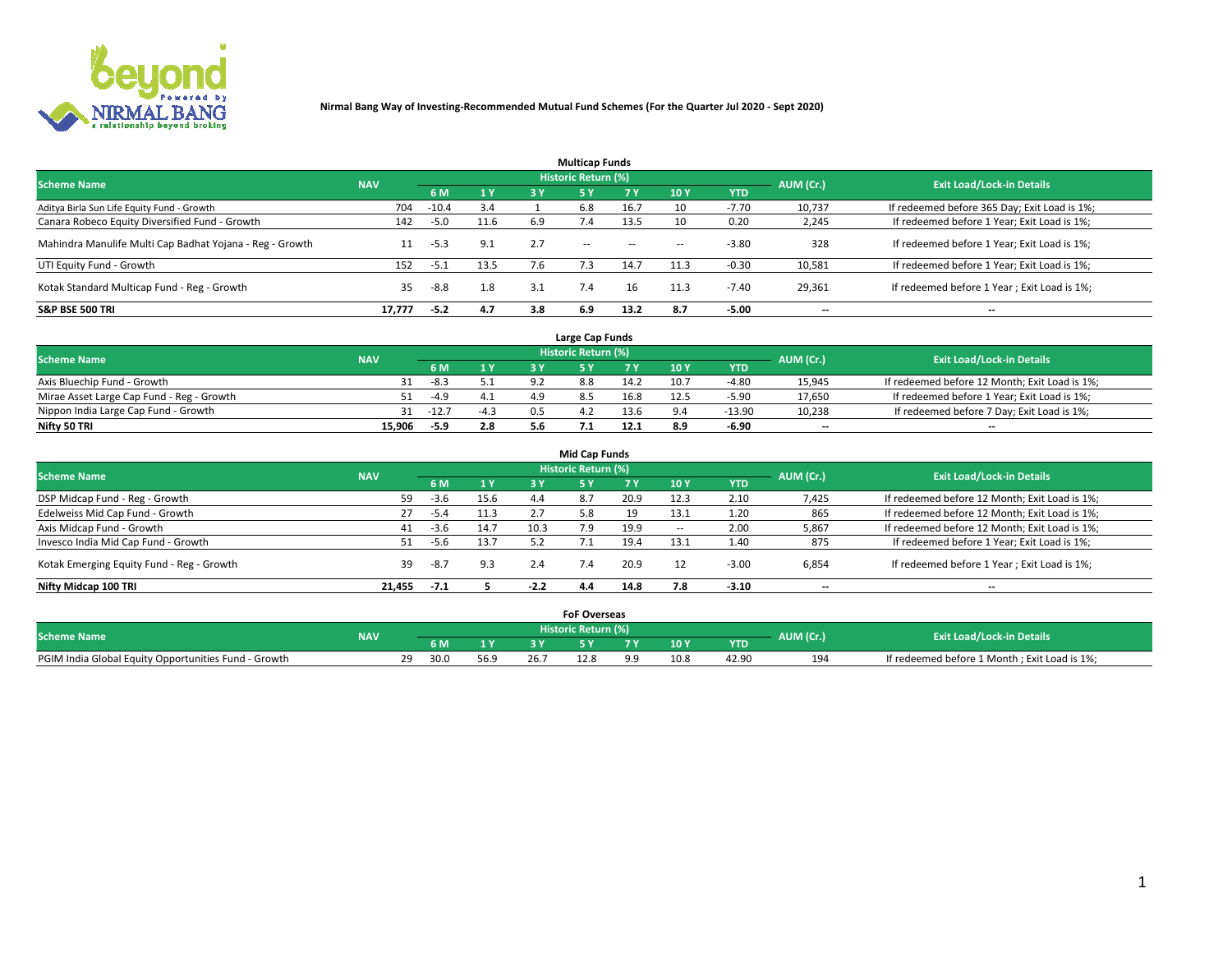

| Large & Midcap                                   |            |         |      |     |                     |      |      |            |                          |                                              |  |  |  |  |
|--------------------------------------------------|------------|---------|------|-----|---------------------|------|------|------------|--------------------------|----------------------------------------------|--|--|--|--|
| <b>Scheme Name</b>                               | <b>NAV</b> |         |      |     | Historic Return (%) |      |      |            | AUM (Cr.)                | <b>Exit Load/Lock-in Details</b>             |  |  |  |  |
|                                                  |            | 6 M     | 1 Y  |     |                     | 7 V  | 10Y  | <b>YTD</b> |                          |                                              |  |  |  |  |
| Mirae Asset Emerging Bluechip Fund - Growth      |            | $-2.6$  | 10.9 | 6.9 |                     | 24.7 | 18.1 | 1.10       | 10,596                   | If redeemed before 1 Year; Exit Load is 1%;  |  |  |  |  |
| Canara Robeco Emerging Equities - Growth         | 97         | $-6.2$  | 12.3 | 3.9 | 8.9                 | 23.2 | 15.2 | 0.0        | 5,543                    | If redeemed before 1 Year; Exit Load is 1%;  |  |  |  |  |
| Principal Emerging Bluechip Fund - Growth        | 106        | $-6.7$  | 10.7 | 2.1 |                     | 20.2 | 12.6 | -1.90      | 2,015                    | If redeemed before 365 Day; Exit Load is 1%; |  |  |  |  |
| Invesco India Growth Opportunities Fund - Growth | 34         | -8.9    | 3.1  | 4.5 | 6.8                 | 14.b | 10.4 | $-6.80$    | 2,703                    | If redeemed before 1 Year; Exit Load is 1%;  |  |  |  |  |
| Sundaram Large and Mid Cap Fund - Reg - Growth   | 33         | $-11.8$ |      | 3.8 |                     |      | 8.7  | $-9.60$    | 1,196                    | If redeemed before 365 Day; Exit Load is 1%; |  |  |  |  |
| NIFTY Large Midcap 250 TRI                       | 7.157      | -5.4    | 6.3  |     |                     | 15.3 |      | $-3.50$    | $\overline{\phantom{a}}$ | $- -$                                        |  |  |  |  |

|                                                     |            |         |                | <b>Focused Funds</b>       |      |        |            |                          |                                               |
|-----------------------------------------------------|------------|---------|----------------|----------------------------|------|--------|------------|--------------------------|-----------------------------------------------|
| <b>Scheme Name</b>                                  | <b>NAV</b> |         |                | <b>Historic Return (%)</b> |      |        |            | AUM (Cr.)                | <b>Exit Load/Lock-in Details</b>              |
|                                                     |            | 6 M     | 1 <sub>V</sub> |                            |      | 10 Y   | <b>YTD</b> |                          |                                               |
| Axis Focused 25 Fund - Growth                       | 29         | $-10.0$ |                |                            | 15.1 | $\sim$ | $-5.9C$    | 11,043                   | If redeemed before 12 Month; Exit Load is 1%; |
| ICICI Prudential Focused Equity Fund - Ret - Growth |            |         |                |                            | 12.3 |        | 6.50       | 755                      | If redeemed before 1 Year; Exit Load is 1%;   |
| SBI Focused Equity Fund - Growth                    | 146        | $-9.9$  | 7.4            |                            | 16.8 |        | $-5.10$    | 9,506                    | If redeemed before 1 Year; Exit Load is 1%;   |
| S&P BSE 500 TRI                                     | 17.777     | $-5.2$  | 4.7            |                            | 13.2 |        | $-5.00$    | $\overline{\phantom{a}}$ | $- -$                                         |

| <b>Small Cap Funds</b>       |       |                                                |     |        |     |      |                 |            |       |                                             |  |  |  |
|------------------------------|-------|------------------------------------------------|-----|--------|-----|------|-----------------|------------|-------|---------------------------------------------|--|--|--|
| <b>Scheme Name</b>           |       | Historic Return (%)<br>AUM (Cr.)<br><b>NAV</b> |     |        |     |      |                 |            |       | <b>Exit Load/Lock-in Details</b>            |  |  |  |
|                              |       | 6 M                                            | 1 Y |        |     |      | 10 <sub>Y</sub> | <b>YTD</b> |       |                                             |  |  |  |
| HDFC Small Cap Fund - Growth | 36    |                                                |     | $-0.8$ | 59. |      |                 | -5.70      | 7,851 | If redeemed before 1 Year; Exit Load is 1%; |  |  |  |
| SBI Small Cap Fund - Growth  | 56.   |                                                |     |        |     |      |                 | 4.70       | 4.270 | If redeemed before 1 Year; Exit Load is 1%; |  |  |  |
| Nifty Smallcap 100 TRI       | 6.693 | $-10.5$                                        | 0.1 | $-9.6$ | 0.1 | 11.9 | 4.1             | $-6.60$    | $- -$ | $- -$                                       |  |  |  |

| ELSS Schemes (Tax Saving u/s 80-C)           |            |         |     |                            |           |        |                          |            |                          |                                  |  |  |  |
|----------------------------------------------|------------|---------|-----|----------------------------|-----------|--------|--------------------------|------------|--------------------------|----------------------------------|--|--|--|
| <b>Scheme Name</b>                           | <b>NAV</b> |         |     | <b>Historic Return (%)</b> |           |        |                          |            | AUM (Cr.)                | <b>Exit Load/Lock-in Details</b> |  |  |  |
|                                              |            | - 6 M   | 1Y  | 73 Y                       | <b>5Y</b> | 7 Y    | 10 Y                     | <b>YTD</b> |                          |                                  |  |  |  |
| Aditya Birla Sun Life Tax Relief 96 - Growth |            | $-5.8$  | 7.3 |                            |           | 16.5   | 10.3                     | $-3.50$    | 10,383                   | Nil                              |  |  |  |
| Axis Long Term Equity Fund - Growth          | 46         | $-10.7$ | 4.4 | 6.7                        |           | 18.2   | 14.5                     | $-6.40$    | 21,051                   | Nil                              |  |  |  |
| Canara Robeco Equity Tax Saver Fund - Growth | 70         | $-4.2$  | 13  |                            |           | 14.4   | 10.3                     | 2.00       | 1,089                    | Nil                              |  |  |  |
| Invesco India Tax Plan - Growth              | 52         | $-7.7$  | 6.9 |                            | 6.9       | 16.2   | 11.4                     | $-3.50$    | 1,075                    | Nil                              |  |  |  |
| Mirae Asset Tax Saver Fund - Reg - Growth    | 18         | -3.1    | 8.1 | 6.7                        | $- -$     | $\sim$ | $\overline{\phantom{a}}$ | $-3.10$    | 3,858                    | Nil                              |  |  |  |
| S&P BSE 200 TRI                              | 5,753      | $-5.1$  | 4.5 | 4.6                        |           | 13.2   |                          | $-5.30$    | $\overline{\phantom{a}}$ | $- -$                            |  |  |  |

# 2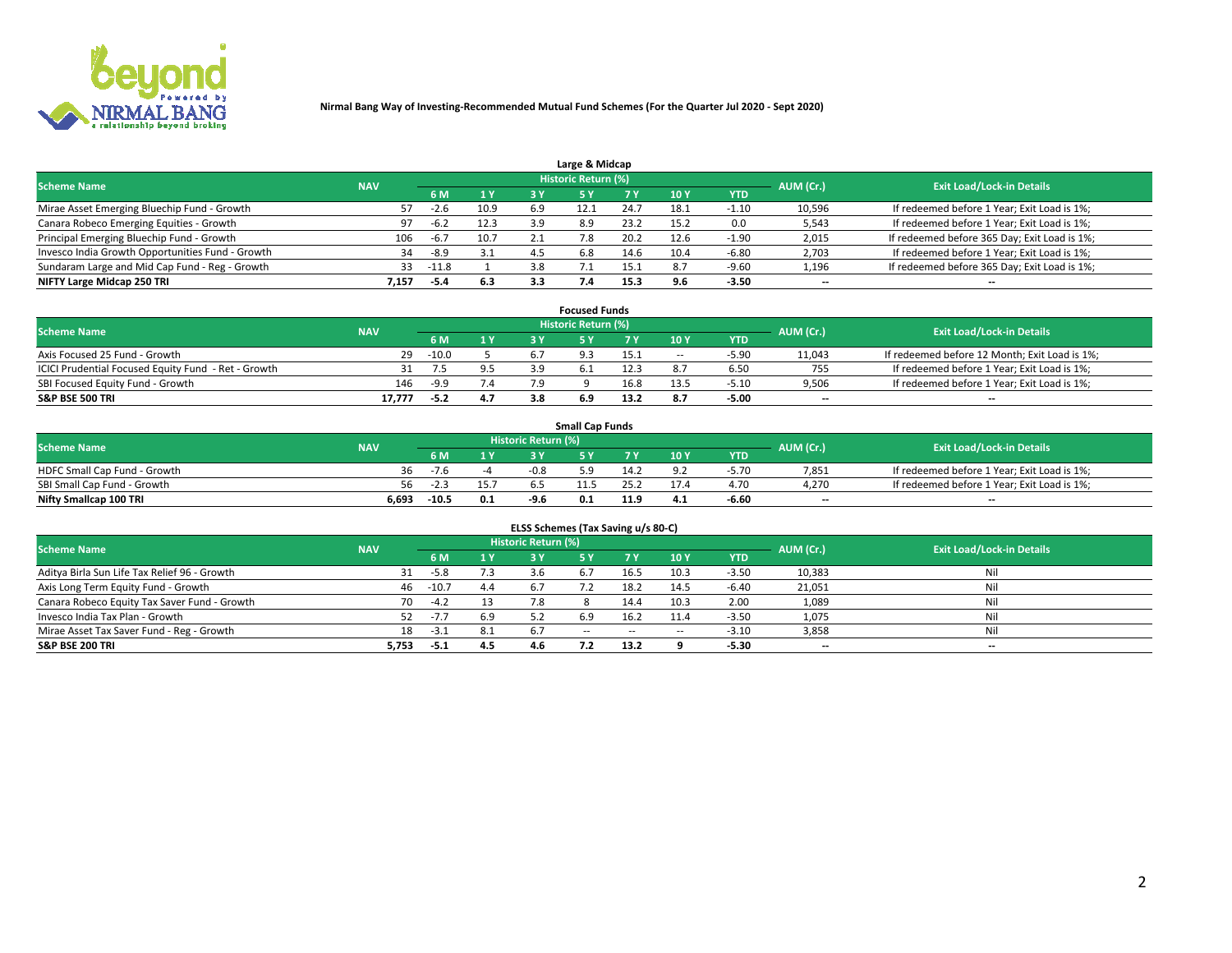

|                                                        |            |            |     |                            | <b>Solution Oriented</b> |      |                          |            |                          |                                                                     |
|--------------------------------------------------------|------------|------------|-----|----------------------------|--------------------------|------|--------------------------|------------|--------------------------|---------------------------------------------------------------------|
| <b>Scheme Name</b>                                     | <b>NAV</b> |            |     | <b>Historic Return (%)</b> |                          |      |                          |            | AUM (Cr.)                | <b>Exit Load/Lock-in Details</b>                                    |
|                                                        |            | <b>6 M</b> | 1 Y | 3 Y                        |                          | 7 V  | 10Y                      | <b>YTD</b> |                          |                                                                     |
|                                                        |            |            |     |                            |                          |      |                          |            |                          | If redeemed before 1 Year; Exit Load is 3%; If redeemed bet. 1 Year |
| <b>HDFC Childrens Gift Fund</b>                        | 124        | $-2.2$     | 6.3 | 4.5                        | 7.3                      | 14.2 |                          | $-0.70$    | 3.211                    | to 2 Year; Exit Load is 2%; If redeemed bet. 2 Year to 3 Year; Exit |
|                                                        |            |            |     |                            |                          |      |                          |            |                          | Load is 1%:                                                         |
| Tata Retirement Savings Fund - Moderate Plan - Reg     | 31         | $-3.0$     |     | 4.4                        | 8.4                      |      |                          | -1.10      | 1,140                    | If redeemed before 61 Month; Exit Load is 1%;                       |
| Tata Retirement Savings Fund - Progressive Plan - Reg  | 30         | -5.1       | 7.9 | 4.4                        |                          | 15.7 | $\overline{\phantom{a}}$ | $-3.30$    | 776                      | If redeemed before 61 Month; Exit Load is 1%;                       |
| Tata Retirement Savings Fund - Reg - Conservative Plan | 22         | 2.4        | 9.1 | 5.6                        |                          | 10   | -                        | 4.70       | 141                      | If redeemed before 61 Month; Exit Load is 1%;                       |
| S&P BSE 200 TRI                                        | 5,753      | $-5.1$     | 4.5 |                            |                          | 13.2 |                          | $-5.30$    | $\overline{\phantom{a}}$ | $- -$                                                               |

|                                                    |            |        |                                         |                            | <b>Index Fund</b> |      |      |            |                          |                                               |
|----------------------------------------------------|------------|--------|-----------------------------------------|----------------------------|-------------------|------|------|------------|--------------------------|-----------------------------------------------|
| <b>Scheme Name</b>                                 | <b>NAV</b> |        |                                         | <b>Historic Return (%)</b> |                   |      |      |            | AUM (Cr.)                | <b>Exit Load/Lock-in Details</b>              |
|                                                    |            |        | $\blacktriangle$ 1 $\blacktriangledown$ | 2 V                        |                   | 7 V  | 10 Y | <b>YTD</b> |                          |                                               |
| HDFC Index Fund-NIFTY 50 Plan                      | 103        | $-6.6$ | 1.9                                     |                            | o.b               |      |      | $-7.50$    | 1.746                    | If redeemed before 3 Day; Exit Load is 0.25%; |
| ICICI Prudential Nifty Next 50 Index Fund - Growth | 24         | -3.2   | 4.8                                     |                            |                   |      | 8.b  | $-3.70$    | 768                      | Nil                                           |
| UTI Nifty Index Fund - Growth                      | 74         | $-6.4$ | 2.3                                     |                            |                   |      |      | $-7.3C$    | 2,571                    | Nil                                           |
| Nifty 50 TRI                                       | 15.906     | $-5.9$ | 2.8                                     |                            |                   | 12.1 | 8.9  | -6.90      | $\overline{\phantom{a}}$ | $- -$                                         |

| <b>Contra/Value Fund</b>              |            |        |      |                     |  |      |      |            |                          |                                             |  |  |  |
|---------------------------------------|------------|--------|------|---------------------|--|------|------|------------|--------------------------|---------------------------------------------|--|--|--|
| <b>Scheme Name</b>                    | <b>NAV</b> |        |      | Historic Return (%) |  |      |      |            | AUM (Cr.)                | <b>Exit Load/Lock-in Details</b>            |  |  |  |
|                                       |            |        |      |                     |  | 7 Y  | 10Y  | <b>YTD</b> |                          |                                             |  |  |  |
| Invesco India Contra Fund - Growth    | 49         | -3.,   | 10.5 |                     |  | 19.1 | 11.8 | 0.50       | 4,952                    | If redeemed before 1 Year; Exit Load is 1%; |  |  |  |
| UTI Value Opportunities Fund - Growth | 62         | $-6.4$ | 7.8  |                     |  | 10.9 |      | $-4.0$     | 4,251                    | If redeemed before 1 Year; Exit Load is 1%; |  |  |  |
| <b>S&amp;P BSE 500 TRI</b>            | 17.777     | $-5.2$ | 4.7  |                     |  |      |      | $-5.00$    | $\overline{\phantom{a}}$ | $- -$                                       |  |  |  |

| Sector/Thematic                                                           |            |        |         |                     |            |            |                          |            |           |                                               |  |  |  |
|---------------------------------------------------------------------------|------------|--------|---------|---------------------|------------|------------|--------------------------|------------|-----------|-----------------------------------------------|--|--|--|
| <b>Scheme Name</b>                                                        | <b>NAV</b> |        |         | Historic Return (%) |            |            |                          |            | AUM (Cr.) | <b>Exit Load/Lock-in Details</b>              |  |  |  |
|                                                                           |            | 6 M    | 1 Y     | 3 Y                 | <b>5Y</b>  | <b>7 Y</b> | 10Y                      | <b>YTD</b> |           |                                               |  |  |  |
| Canara Robeco Consumer Trends Fund - Reg - Growth                         | 42         | $-7.8$ | 10.6    | 6.3                 | 9.1        | 16.6       | 11.7                     | $-2.30$    | 390       | If redeemed before 1 Year; Exit Load is 1%;   |  |  |  |
| Mirae Asset Great Consumer Fund - Growth                                  | 35         | $-6.9$ | 7.5     | -6.2                | 9.2        | 15.3       | $\overline{\phantom{a}}$ | $-5.70$    | 959       | If redeemed before 1 Year; Exit Load is 1%;   |  |  |  |
| <b>ICICI Prudential Technology Fund - Growth</b>                          | 71         | 15.0   | 21.9    | 20                  | 10.5       | 17.4       | 15.                      | 22.80      | 475       | If redeemed before 15 Day; Exit Load is 1%;   |  |  |  |
| Nippon India Pharma Fund - Growth                                         | 223        | 38.4   | 61.5    | 22                  | 8.2        | 17.8       | 15.7                     | 46.70      | 3,496     | If redeemed before 1 Month; Exit Load is 1%;  |  |  |  |
| BNP Paribas India Consumption Fund - Reg - Growth                         | 13         | $-7.0$ | 11.6    | $\sim$ $\sim$       | $\sim$ $-$ | $- -$      | $\overline{\phantom{a}}$ | $-0.40$    | 531       | If redeemed before 12 Month; Exit Load is 1%; |  |  |  |
| ICICI Prudential Banking and Financial Services Fund - Retail -<br>Growth | 50         | -26.8  | $-19.6$ | $-5.6$              | 4.8        | 15.8       | 10.7                     | $-28.50$   | 2,633     | If redeemed before 15 Day; Exit Load is 1%;   |  |  |  |
| <b>S&amp;P BSE 500 TRI</b>                                                | 17.777     | $-5.2$ | 4.7     | 3.8                 | 6.9        | 13.2       | 8.7                      | $-5.00$    | $- -$     | --                                            |  |  |  |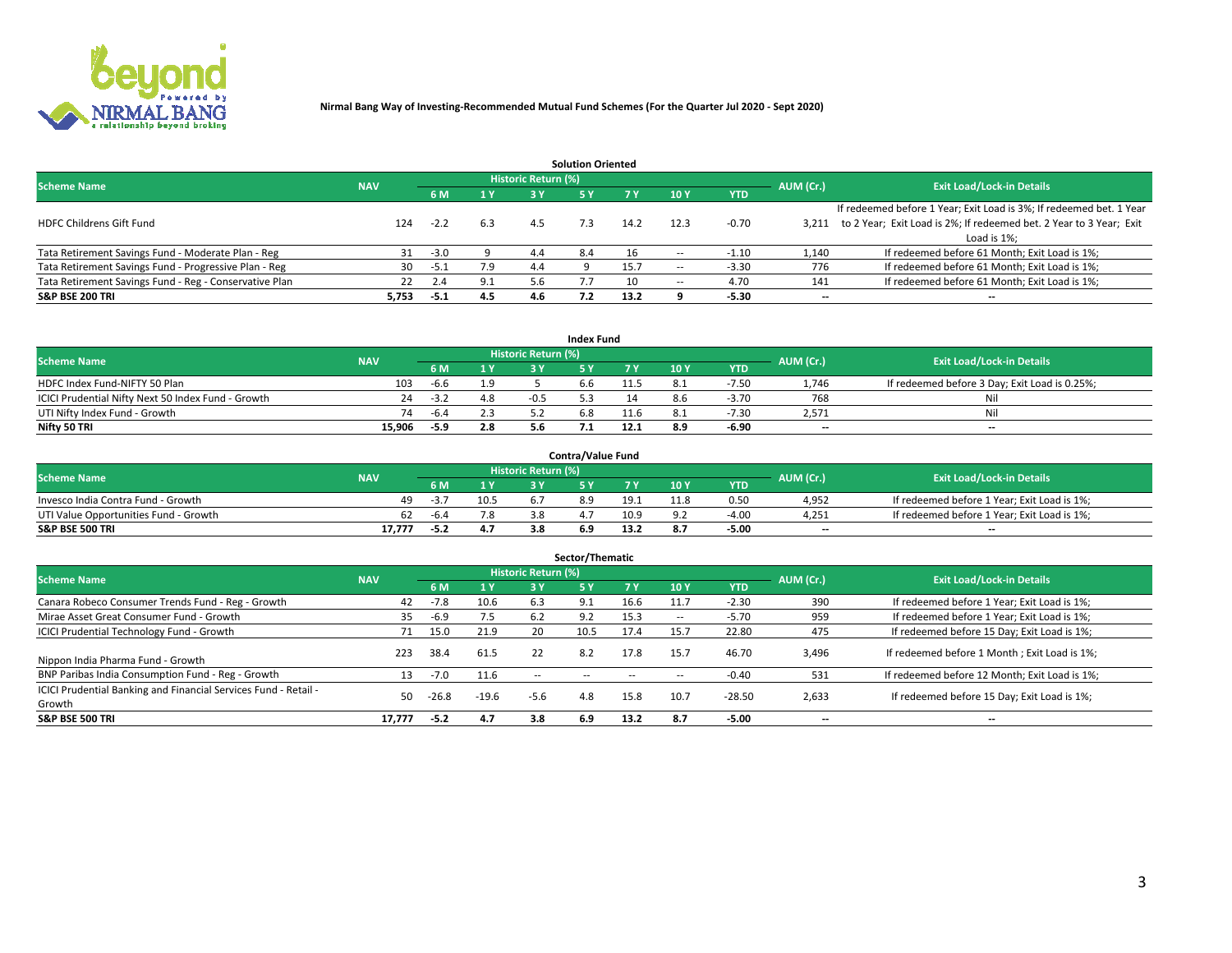

| <b>Dynamic Asset Allocation Funds</b>                   |            |        |     |                            |     |        |            |            |                          |                                                 |  |  |  |  |
|---------------------------------------------------------|------------|--------|-----|----------------------------|-----|--------|------------|------------|--------------------------|-------------------------------------------------|--|--|--|--|
| <b>Scheme Name</b>                                      | <b>NAV</b> |        |     | <b>Historic Return (%)</b> |     |        |            |            | AUM (Cr.)                | <b>Exit Load/Lock-in Details</b>                |  |  |  |  |
|                                                         |            | 6 M    | 1 Y | 3 Y                        |     |        | 10Y        | <b>YTD</b> |                          |                                                 |  |  |  |  |
| ICICI Prudential Balanced Advantage Fund - Reg - Growth | 38         |        | 7.6 |                            |     | 12.5   |            | $-0.70$    | 26,139                   | If redeemed before 1 Year; Exit Load is 1%;     |  |  |  |  |
| Invesco India Dynamic Equity Fund - Growth              | 30         | -3.5   | 3.9 | 2.6                        |     | -1.6   | $\alpha$ 1 | 1.50       | 757                      | If redeemed before 3 Month; Exit Load is 0.25%; |  |  |  |  |
| Nippon India Balanced Advantage Fund - Growth           | 93         | $-2.5$ | 4.1 |                            |     |        |            | -1.10      | 2,876                    | If redeemed before 12 Month; Exit Load is 1%;   |  |  |  |  |
| SBI Dynamic Asset Allocation Fund - Reg - Growth        |            | $-3.3$ |     |                            |     | $\sim$ | --         | -4.20      | 593                      | If redeemed before 12 Month; Exit Load is 1%;   |  |  |  |  |
| NIFTY 50 Hybrid Composite Debt 65:35 Index              | 10,568     | $-0.2$ | 7.6 | 7.3                        | 8.3 | 11.7   | 9.2        | 0.0        | $\overline{\phantom{a}}$ | $- -$                                           |  |  |  |  |

| <b>Hybrid Aggressive</b>                        |            |        |     |                     |     |        |                          |            |                          |                                               |  |  |  |  |
|-------------------------------------------------|------------|--------|-----|---------------------|-----|--------|--------------------------|------------|--------------------------|-----------------------------------------------|--|--|--|--|
| <b>Scheme Name</b>                              | <b>NAV</b> |        |     | Historic Return (%) |     |        |                          |            | AUM (Cr.)                | <b>Exit Load/Lock-in Details</b>              |  |  |  |  |
|                                                 |            | 6 M    | 1 Y | RУ                  |     |        | 10Y                      | <b>YTD</b> |                          |                                               |  |  |  |  |
| Canara Robeco Equity Hybrid Fund - Growth       | 172        | $-1.8$ |     | h h                 |     | 14.7   |                          | 2.10       | 3,231                    | If redeemed before 1 Year; Exit Load is 1%;   |  |  |  |  |
| SBI Equity Hybrid Fund - Growth                 | 141        | -5.9   | 5.4 | 6.4                 |     | 14.7   | 10.7                     | $-3.20$    | 31,434                   | If redeemed before 12 Month; Exit Load is 1%; |  |  |  |  |
| Mirae Asset Hybrid - Equity Fund - Reg - Growth | 15         | $-1.9$ | 5.8 |                     | 8.6 | $\sim$ | $\overline{\phantom{a}}$ | $-2.60$    | 3,645                    | If redeemed before 1 Year; Exit Load is 1%;   |  |  |  |  |
| ICICI Prudential Equity & Debt Fund - Growth    | 131        | $-4.8$ |     |                     |     | 13.7   | 11.7                     | -6.20      | 17,403                   | If redeemed before 1 Year; Exit Load is 1%;   |  |  |  |  |
| NIFTY 50 Hybrid Composite Debt 65:35 Index      | 10.568     | $-0.2$ | 7.6 |                     |     |        |                          | 0.0        | $\overline{\phantom{a}}$ | $- -$                                         |  |  |  |  |

| <b>Arbitrage Fund</b>                      |            |                                  |     |           |  |     |        |            |        |                                                 |  |  |  |  |
|--------------------------------------------|------------|----------------------------------|-----|-----------|--|-----|--------|------------|--------|-------------------------------------------------|--|--|--|--|
| <b>Scheme Name</b>                         | AUM (Cr.)  | <b>Exit Load/Lock-in Details</b> |     |           |  |     |        |            |        |                                                 |  |  |  |  |
|                                            | <b>NAV</b> | LΜ                               | 3 M | <b>6M</b> |  |     |        | <b>YTD</b> |        |                                                 |  |  |  |  |
| IDFC Arbitrage Fund - Reg - Growth         | 25         | 2.8                              | 1.9 |           |  |     |        | 3.90       | 7,596  | If redeemed before 1 Month; Exit Load is 0.25%; |  |  |  |  |
| Kotak Equity Arbitrage Fund - Reg - Growth |            |                                  |     |           |  |     |        | 4.60       | 15,364 | If redeemed before 30 Day; Exit Load is 0.25%;  |  |  |  |  |
| Tata Arbitrage Fund - Reg - Growth         |            |                                  | 2.9 |           |  | $-$ | $\sim$ | 5.50       | 2,125  | If redeemed before 30 Day; Exit Load is 0.25%;  |  |  |  |  |
| Nippon India Arbitrage Fund - Growth       | 20         | 2.8                              |     |           |  |     | : ۵    | 4.60       | 7.576  | If redeemed before 1 Month; Exit Load is 0.25%; |  |  |  |  |

| Overnight Fund                                      |            |           |     |                            |     |    |            |                 |           |                                  |  |  |  |
|-----------------------------------------------------|------------|-----------|-----|----------------------------|-----|----|------------|-----------------|-----------|----------------------------------|--|--|--|
| <b>Scheme Name</b>                                  | <b>NAV</b> |           |     | <b>Historic Return (%)</b> |     |    | <b>YTM</b> | Avg             | AUM (Cr.) | <b>Exit Load/Lock-in Details</b> |  |  |  |
|                                                     |            | <b>1W</b> | 2 W | 1 M                        | ۱M  | 1Y |            | <b>Maturity</b> |           |                                  |  |  |  |
| Aditya Birla Sun Life Overnight Fund - Reg - Growth | 1,090      | 3.0       |     |                            |     |    | 3.24       |                 | 6,538     | Nil                              |  |  |  |
| HDFC Overnight Fund - Growth                        | 2,987      | 3.0       |     |                            |     |    | 3.15384    | 0.01            | 13,165    | Nil                              |  |  |  |
| ICICI Prudential Overnight Fund - Reg - Growth      | 109        | 3.0       |     |                            |     |    | 3.26375    | 0.01            | 8,645     | Nil                              |  |  |  |
| Nippon India Overnight Fund - Reg - Growth          | 108        | 3.0       |     |                            | 2.9 |    | 3.17072    | 0.01            | 4,508     | Nil                              |  |  |  |
| Kotak Overnight Fund - Reg - Growth                 | 1.077      | 3.0       |     |                            |     |    |            | 0.01            | 4,494     | Nil                              |  |  |  |
| <b>CRISIL Liquid Fund Index</b>                     | $- -$      | 4.3       | 4.3 |                            | 4.2 |    | --         | $- -$           | --        | --                               |  |  |  |

#### **Overnight Fund**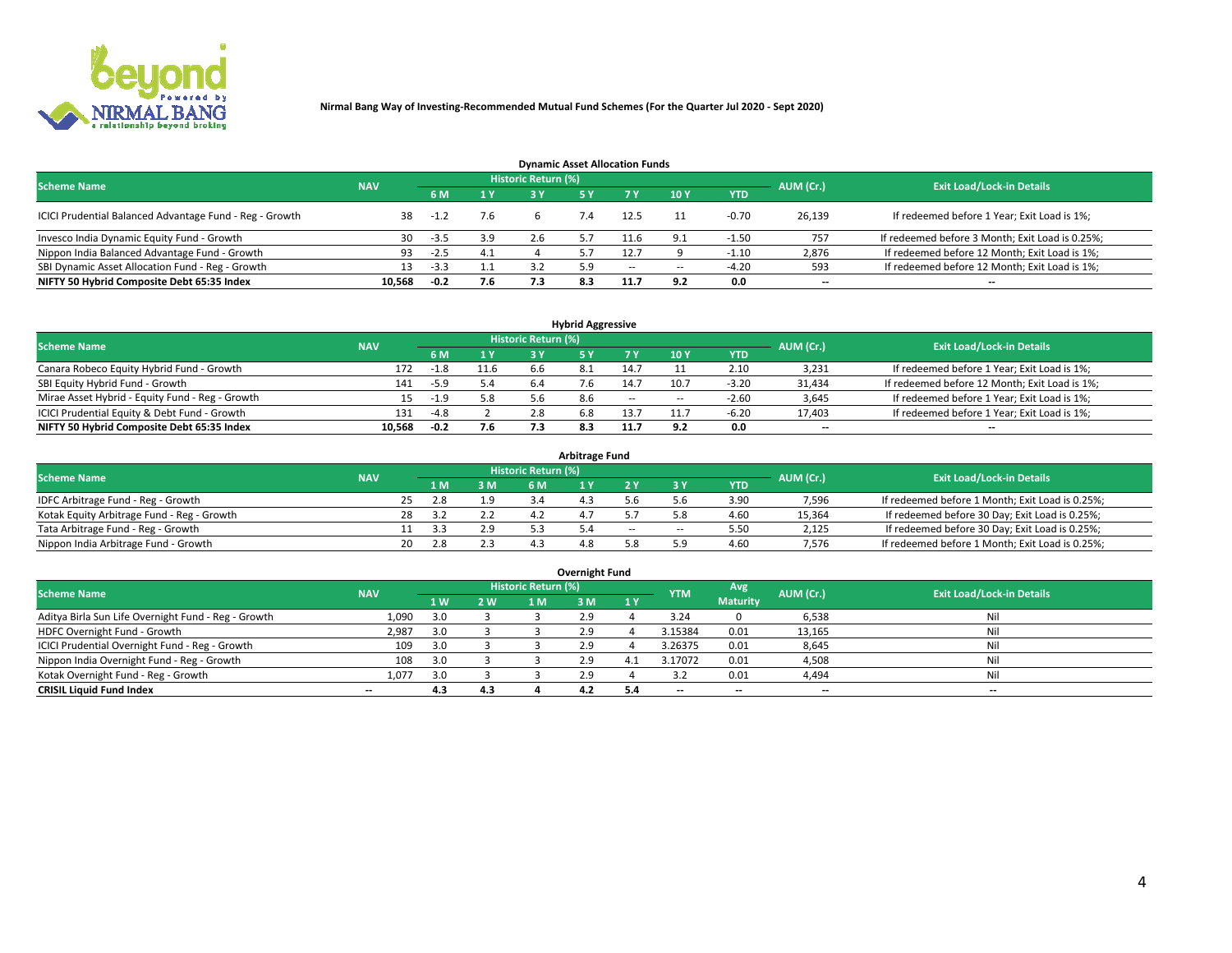

| <b>Liquid Funds</b>                              |            |     |     |                     |     |     |            |                 |           |                                  |  |  |  |  |
|--------------------------------------------------|------------|-----|-----|---------------------|-----|-----|------------|-----------------|-----------|----------------------------------|--|--|--|--|
| <b>Scheme Name</b>                               | <b>NAV</b> |     |     | Historic Return (%) |     |     | <b>YTM</b> | <b>Avg</b>      | AUM (Cr.) | <b>Exit Load/Lock-in Details</b> |  |  |  |  |
|                                                  |            | 4W  | 2 W | 1 M                 | M   | 1 Y |            | <b>Maturity</b> |           |                                  |  |  |  |  |
| Aditya Birla Sun Life Liquid Fund - Reg - Growth | 323        | 3.6 | 3.5 | 3.3                 |     |     | 3.63       | 0.10            | 38,375    | *Ref Footnote                    |  |  |  |  |
| ICICI Prudential Liquid Fund - Reg - Growth      | 297        | 3.6 | 3.5 | 3.3                 | 3.8 |     | 3.64078    | 0.11            | 54,835    | *Ref Footnote                    |  |  |  |  |
| Kotak Liquid Fund - Reg - Growth                 | 4,063      | 3.6 | 3.5 |                     |     |     | 3.49       | 0.10            | 32,611    | *Ref Footnote                    |  |  |  |  |
| Nippon India Liquid Fund - Growth                | 4,903      |     | 3.4 |                     |     |     | 3.51437    | 0.12            | 29,334    | *Ref Footnote                    |  |  |  |  |
| Mahindra Manulife Liquid Fund - Reg - Growth     | 1,303      | 3.7 | 3.6 |                     |     |     |            | 0.10            | 2,032     | *Ref Footnote                    |  |  |  |  |
| <b>CRISIL Liquid Fund Index</b>                  | $- -$      | 4.3 | 4.3 |                     | 4.2 |     | --         | $- -$           | --        | $- -$                            |  |  |  |  |

| <b>Ultra Short Fund</b>                      |            |      |     |                            |     |        |                          |                 |                          |                                  |  |  |  |  |
|----------------------------------------------|------------|------|-----|----------------------------|-----|--------|--------------------------|-----------------|--------------------------|----------------------------------|--|--|--|--|
| <b>Scheme Name</b>                           | <b>NAV</b> |      |     | <b>Historic Return (%)</b> |     |        | <b>YTM</b>               | <b>Avg</b>      | AUM (Cr.)                | <b>Exit Load/Lock-in Details</b> |  |  |  |  |
|                                              |            | 1 M. | 3 M | 6 M                        |     | 3 Y    |                          | <b>Maturity</b> |                          |                                  |  |  |  |  |
| HDFC Ultra Short Term Fund - Reg - Growth    |            | 4.3  | 7.8 |                            |     | $\sim$ | 4.57101                  | 0.58            | 10.760                   | Nil                              |  |  |  |  |
| L&T Ultra Short Term Fund - Growth           | 34         | 2.9  | 55  |                            | n n |        |                          | 0.45            | 2,095                    | Nil                              |  |  |  |  |
| <b>NIFTY Ultra Short Duration Debt Index</b> | 4,159      | 3.9  | 5.4 |                            | b.b |        | $\overline{\phantom{a}}$ | $- -$           | $\overline{\phantom{a}}$ | $- -$                            |  |  |  |  |

| <b>Monev Market Fund</b>                                                                                                       |       |      |     |     |     |                          |                          |                 |                          |       |  |  |  |  |
|--------------------------------------------------------------------------------------------------------------------------------|-------|------|-----|-----|-----|--------------------------|--------------------------|-----------------|--------------------------|-------|--|--|--|--|
| Historic Return (%)<br>'Avg<br><b>Scheme Name</b><br><b>Exit Load/Lock-in Details</b><br>AUM (Cr.)<br><b>NAV</b><br><b>YTM</b> |       |      |     |     |     |                          |                          |                 |                          |       |  |  |  |  |
|                                                                                                                                |       | 1 M  | 3 M | 6 M |     | -3 Y                     |                          | <b>Maturity</b> |                          |       |  |  |  |  |
| Aditya Birla Sun Life Money Manager Fund - Reg - Growth                                                                        | 278   | -3.6 |     | 7.9 | 7.4 | 7.8                      | 3.98                     | 0.52            | 9,611                    | Nil   |  |  |  |  |
| HDFC Money Market Fund - Growth                                                                                                | 4.314 | 4.0  | 7.2 |     |     |                          | 4.04227                  | 0.53            | 9,713                    | Nil   |  |  |  |  |
| Tata Money Market Fund - Reg - Growth                                                                                          | 3,548 | 3.8  | 7.2 |     |     |                          | 4.07458                  | 0.48            | 535                      | Nil   |  |  |  |  |
| <b>CRISIL Liquid Fund Index</b>                                                                                                | $- -$ | 4.0  | 4.2 | 4.9 | 5.4 | $\overline{\phantom{a}}$ | $\overline{\phantom{a}}$ | $-$             | $\overline{\phantom{a}}$ | $- -$ |  |  |  |  |

|                                       |            |    |     |      |                     | <b>Short Term Fund</b> |     |            |                 |           |                                  |
|---------------------------------------|------------|----|-----|------|---------------------|------------------------|-----|------------|-----------------|-----------|----------------------------------|
| <b>Scheme Name</b>                    | <b>NAV</b> |    |     |      | Historic Return (%) |                        |     | <b>YTM</b> | Avg             | AUM (Cr.) | <b>Exit Load/Lock-in Details</b> |
|                                       |            |    | 1 M | 3 M  | 6 M.                | $\overline{M}$         | 3 Y |            | <b>Maturity</b> |           |                                  |
| HDFC Short Term Debt Fund - Growth    |            | 74 |     | 15.8 |                     |                        |     | b.17       |                 | 12,737    | M                                |
| Nippon India Short Term Fund - Growth |            | 40 |     | 12.4 |                     | 9.6                    |     |            | 2.63            | 8,291     | N                                |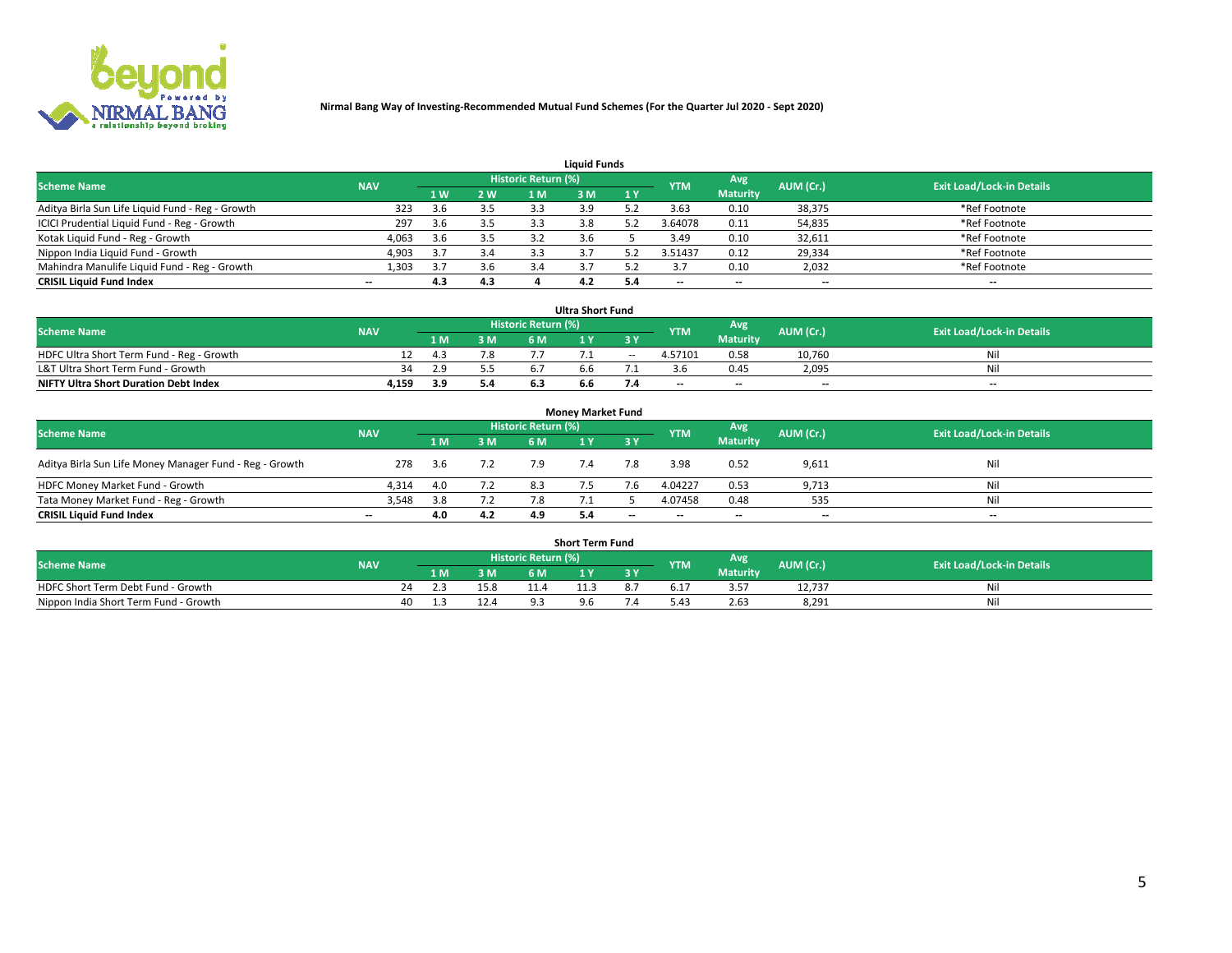

|                                           | <b>Low Duration Fund</b> |      |     |                     |          |     |            |                 |           |                                  |  |  |  |  |  |
|-------------------------------------------|--------------------------|------|-----|---------------------|----------|-----|------------|-----------------|-----------|----------------------------------|--|--|--|--|--|
| <b>Scheme Name</b>                        | <b>NAV</b>               |      |     | Historic Return (%) |          |     | <b>YTM</b> | <b>Avg</b>      | AUM (Cr.) | <b>Exit Load/Lock-in Details</b> |  |  |  |  |  |
|                                           |                          | 1 M. | 3 M | 6 M                 |          | 2 V |            | <b>Maturity</b> |           |                                  |  |  |  |  |  |
| Axis Treasury Advantage Fund - Growth     | 2.338                    |      | 10  |                     | $\Omega$ |     | 4.18352    | 0.97            | 6,334     | Nil                              |  |  |  |  |  |
| Canara Robeco Savings Fund - Reg - Growth |                          |      | 7.9 |                     |          |     | 3.98       | 1.02            | 1,200     | Nil                              |  |  |  |  |  |
| IDFC Low Duration Fund - Reg - Growth     | 30                       | າງ   |     |                     |          |     | 4.01       | 1.01            | 5,326     | Nil                              |  |  |  |  |  |

| <b>Banking &amp; PSU Bond Funds</b>                 |            |    |        |      |                            |      |  |            |                 |           |                                  |  |  |  |
|-----------------------------------------------------|------------|----|--------|------|----------------------------|------|--|------------|-----------------|-----------|----------------------------------|--|--|--|
| <b>Scheme Name</b>                                  | <b>NAV</b> |    |        |      | <b>Historic Return (%)</b> |      |  | <b>YTM</b> | Avg             | AUM (Cr.) | <b>Exit Load/Lock-in Details</b> |  |  |  |
|                                                     |            |    |        | 3 M  | 6 M                        |      |  |            | <b>Maturity</b> |           |                                  |  |  |  |
| HDFC Banking and PSU Debt Fund - Reg - Growth       |            |    | -3.3   | 14.6 | 10.3                       | 10.9 |  | 6.05       | 3.44            | 7.544     | Ni                               |  |  |  |
| Kotak Banking and PSU Debt Fund - Reg - Growth      |            | 49 | $-0.3$ | 13.7 | 10.4                       | 10.9 |  |            | 4.37            | 7,830     | Nil                              |  |  |  |
| Nippon India Banking & PSU Debt Fund - Reg - Growth |            | 16 | $-0.9$ | 12.3 |                            |      |  | 4.98003    | 3.35            | 5.425     | Ni                               |  |  |  |

| <b>Corporate Bond Funds</b>                         |            |      |      |                            |  |  |            |          |           |                                                |  |  |  |  |
|-----------------------------------------------------|------------|------|------|----------------------------|--|--|------------|----------|-----------|------------------------------------------------|--|--|--|--|
| <b>Scheme Name</b>                                  | <b>NAV</b> |      |      | <b>Historic Return (%)</b> |  |  | <b>YTM</b> | Avg      | AUM (Cr.) | <b>Exit Load/Lock-in Details</b>               |  |  |  |  |
|                                                     |            |      | 3 M  | 6 M                        |  |  |            | Maturity |           |                                                |  |  |  |  |
| ICICI Prudential Corporate Bond Fund - Reg - Growth |            | 0.5  | 14.9 |                            |  |  | .16798     | 3.64     | 17.389    | Nil                                            |  |  |  |  |
| L&T Triple Ace Bond Fund - Reg - Growth             | 56         | $-1$ |      | 12.f                       |  |  | 6.31       | 8.02     | 4,580     | If redeemed before 3 Month; Exit Load is 0.5%; |  |  |  |  |
| Kotak Corporate Bond Fund - Std - Growth            | 2.817      |      | 13.7 | 10.2                       |  |  |            | 2.11     | 5,267     | Nil                                            |  |  |  |  |

| <b>Credit Risk Fund</b>                    |            |    |     |      |                            |      |           |            |                 |           |                                                                       |  |  |  |
|--------------------------------------------|------------|----|-----|------|----------------------------|------|-----------|------------|-----------------|-----------|-----------------------------------------------------------------------|--|--|--|
| <b>Scheme Name</b>                         | <b>NAV</b> |    |     |      | <b>Historic Return (%)</b> |      |           | <b>YTM</b> | Avg             | AUM (Cr.) | <b>Exit Load/Lock-in Details</b>                                      |  |  |  |
|                                            |            |    | 1 M | 3 M  | 6 M                        |      | <b>3Y</b> |            | <b>Maturity</b> |           |                                                                       |  |  |  |
| ICICI Prudential Credit Risk Fund - Growth |            | 23 | 6.0 | 15.2 |                            | 10.1 | 7.9       | 8.92694    | 3.02            | 6,556     | If redeemed before 1 Year; Exit Load is 1%;                           |  |  |  |
| HDFC Credit Risk Debt Fund - Reg - Growth  |            |    |     | 18.3 |                            |      |           | 9.81358    | 3.07            | 6,258     | If redeemed before 12 Month; Exit Load is 1%; If redeemed bet. 12     |  |  |  |
|                                            |            |    | 5.b |      |                            |      |           |            |                 |           | Month to 18 Month; Exit Load is 0.5%;                                 |  |  |  |
|                                            |            |    |     |      |                            |      |           |            |                 |           | If redeemed before 12 Month; Exit Load is 3%; If redeemed bet. 12     |  |  |  |
| SBI Credit Risk Fund - Growth              |            |    |     | 14.7 |                            |      | b.b       | '.97       | 3.61            |           | 3,848 Month to 24 Month; Exit Load is 1.5%; If redeemed bet. 24 Month |  |  |  |
|                                            |            |    |     |      |                            |      |           |            |                 |           | to 36 Month; Exit Load is 0.75%;                                      |  |  |  |

| <b>Floater Fund</b>                      |            |  |     |      |                     |              |     |            |                 |           |                                  |  |
|------------------------------------------|------------|--|-----|------|---------------------|--------------|-----|------------|-----------------|-----------|----------------------------------|--|
| <b>Scheme Name</b>                       | <b>NAV</b> |  |     |      | Historic Return (%) |              |     | <b>YTM</b> | Avg             | AUM (Cr.) | <b>Exit Load/Lock-in Details</b> |  |
|                                          |            |  | 1 M | 3 M  | 6 M '               | $\mathbf{v}$ | ע כ |            | <b>Maturity</b> |           |                                  |  |
| Nippon India Floating Rate Fund - Growth |            |  | 0.8 | 14.5 | 11.0<br>---         | 10.9         | 7.9 | .33754     | 2.87            | 13,568    | NI.                              |  |